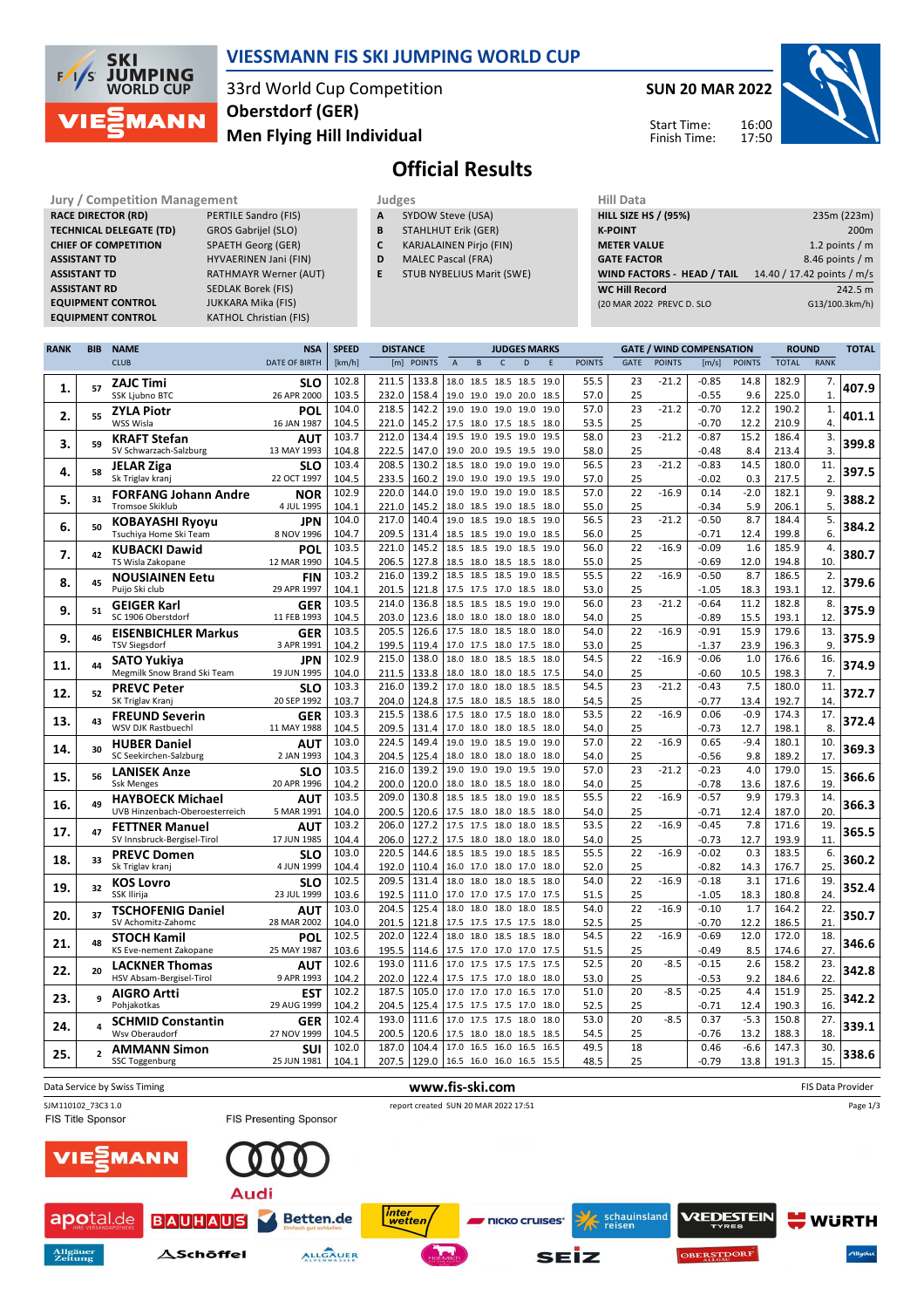

### **VIESSMANN FIS SKI JUMPING WORLD CUP**

33rd World Cup Competition **Men Flying Hill Individual Oberstdorf (GER)**

**SUN 20 MAR 2022**

Start Time: Finish Time:



### **Official Results**

| <b>RANK</b> | <b>BIB</b> | <b>NAME</b>                      | <b>NSA</b>           | <b>SPEED</b> | <b>DISTANCE</b> |            | <b>JUDGES MARKS</b>        |  |           |  |      |               | <b>GATE / WIND COMPENSATION</b> |               |         |               | <b>ROUND</b> | <b>TOTAL</b> |       |
|-------------|------------|----------------------------------|----------------------|--------------|-----------------|------------|----------------------------|--|-----------|--|------|---------------|---------------------------------|---------------|---------|---------------|--------------|--------------|-------|
|             |            | <b>CLUB</b>                      | <b>DATE OF BIRTH</b> | [km/h]       |                 | [m] POINTS |                            |  |           |  |      | <b>POINTS</b> | <b>GATE</b>                     | <b>POINTS</b> | [m/s]   | <b>POINTS</b> | <b>TOTAL</b> | <b>RANK</b>  |       |
| 26.         |            | <b>LEYHE Stephan</b>             | <b>GER</b>           | 103.8        | 207.5           | 129.0      | 18.5 18.5 18.0 18.5        |  |           |  | 18.0 | 55.0          | 22                              | $-16.9$       | 0.09    | $-1.3$        | 165.8        | 21.          | 335.9 |
|             |            | SC Willingen                     | 5 JAN 1992           | 104.7        | 185.5           | 102.6      | 16.5 17.5 17.0 17.0        |  |           |  | 17.5 | 51.5          | 25                              |               | $-0.92$ | 16.0          | 170.1        | 29.          |       |
| 27.         |            | <b>BJOERENG Joacim Oedegaard</b> | <b>NOR</b>           | 102.2        | 187.5           | 105.0      | 16.0 16.5 17.0 17.5        |  |           |  | 17.0 | 50.5          | 20                              | $-8.5$        | $-0.22$ | 3.8           | 150.8        | 27.          | 332.0 |
|             |            | Roeykenhopp                      | 14 DEC 1995          | 103.9        | 192.5           | 111.0      | 16.0 16.0 17.0 16.5 17.5   |  |           |  |      | 49.5          | 25                              |               | $-1.19$ | 20.7          | 181.2        | 23.          |       |
| 28.         |            | <b>ZNISZCZOL Aleksander</b>      | POL                  | 102.8        | 203.0           | 123.6      | 18.0 18.0                  |  | 18.0 18.0 |  | 18.0 | 54.0          | 22                              | $-16.9$       | 0.34    | -4.9          | 155.8        | 24.          | 330.6 |
|             |            | WSS Wisla                        | 8 MAR 1994           | 104.1        | 198.5           | 118.2      | 15.5 16.0 16.5 17.5 17.0   |  |           |  |      | 49.5          | 25                              |               | $-0.41$ | 7.1           | 174.8        | 26.          |       |
| 29.         | 41         | <b>WOHLGENANNT Ulrich</b>        | <b>AUT</b>           | 102.7        | 198.0           | 117.6      | 17.5 17.5 17.5 17.5        |  |           |  | 18.0 | 52.5          | 22                              | $-16.9$       | 0.10    | $-1.4$        | 151.8        | 26.          | 326.2 |
|             |            | SK Kehlegg-Vorarlberg            | 1 AUG 1994           | 103.8        | 190.5           | 108.6      | $16.5$ 17.0 17.0 17.5 17.5 |  |           |  |      | 51.5          | 25                              |               | $-0.82$ | 14.3          | 174.4        | 28.          |       |
| 30.         |            | <b>SATO Keiichi</b>              | <b>JPN</b>           | 103.3        | 196.5           | 115.8      | 17.0 17.5 17.5 18.0        |  |           |  | 18.0 | 53.0          | 22                              | $-16.9$       | 0.16    | $-2.3$        | 149.6        | 29.          | 313.3 |
|             |            | Megmilk Snow Brand Ski Team      | 27 JUL 1997          | 104.5        | 179.5           | 95.4       | 15.5 15.5 17.0 15.5 16.0   |  |           |  |      | 47.0          | 25                              |               | $-1.22$ | 21.3          | 163.7        | 30.          |       |

|     | not qualified for 2nd round |                                                          |                           |       |       |       |                          |  |  |  |      |      |    |         |         |        |       |     |       |
|-----|-----------------------------|----------------------------------------------------------|---------------------------|-------|-------|-------|--------------------------|--|--|--|------|------|----|---------|---------|--------|-------|-----|-------|
| 31. |                             | <b>AALTO Antti</b><br>Kiteen Urheilijat                  | <b>FIN</b><br>2 APR 1995  | 102.3 | 187.5 | 105.0 | 17.0 17.5 17.0 16.5      |  |  |  | 18.0 | 51.5 | 20 | $-8.5$  | 0.16    | $-2.3$ | 145.7 | 31. | 145.7 |
| 32. | 38                          | <b>KYTOSAHO Niko</b><br>Paimion urheilijat               | <b>FIN</b><br>18 DEC 1999 | 103.2 | 187.0 | 104.4 | 16.0 17.0 17.0 17.0 17.0 |  |  |  |      | 51.0 | 22 | $-16.9$ | $-0.40$ | 7.0    | 145.5 | 32. | 145.5 |
| 33. | 15                          | <b>GRANERUD Halvor Egner</b><br>Asker Skiklubb           | <b>NOR</b><br>29 MAY 1996 | 102.8 | 185.5 | 102.6 | 16.0 15.5 16.5 15.5 16.5 |  |  |  |      | 48.0 | 20 | $-8.5$  | $-0.14$ | 2.4    | 144.5 | 33. | 144.5 |
| 34. | 19                          | <b>KOBAYASHI Junshiro</b><br>Megmilk Snow Brand Ski Team | <b>JPN</b><br>11 JUN 1991 | 102.2 | 181.5 | 97.8  | 17.0 16.5 17.0 16.5 17.0 |  |  |  |      | 50.5 | 20 | $-8.5$  | 0.02    | $-0.3$ | 139.5 | 34. | 139.5 |
| 35. |                             | <b>BOYD-CLOWES Mackenzie</b><br>Altius Nordic Ski Club   | <b>CAN</b><br>13 JUL 1991 | 102.6 | 173.5 | 88.2  | 16.5 16.5 16.5 16.5 16.5 |  |  |  |      | 49.5 | 20 | $-8.5$  | $-0.46$ | 8.0    | 137.2 | 35. | 137.2 |
| 36. | 26                          | <b>PEIER Killian</b><br>Vallee du Joux                   | <b>SUI</b><br>28 MAR 1995 | 103.2 | 184.5 | 101.4 | 17.0 17.0 17.5 17.0 17.5 |  |  |  |      | 51.5 | 22 | $-16.9$ | $-0.02$ | 0.3    | 136.3 | 36. | 136.3 |
| 37. | 36                          | <b>PREVC Cene</b><br>Sk Triglav kranj                    | <b>SLO</b><br>12 MAR 1996 | 102.8 | 180.0 | 96.0  | 17.0 16.0 18.0 16.5 17.5 |  |  |  |      | 51.0 | 22 | $-16.9$ | $-0.34$ | 5.9    | 136.0 | 37. | 136.0 |
| 38. |                             | <b>VILLUMSTAD Fredrik</b><br><b>SKIMT</b>                | <b>NOR</b><br>21 MAR 1999 | 102.2 | 178.5 | 94.2  | 16.5 16.5 17.0 16.5 17.0 |  |  |  |      | 50.0 | 20 | $-8.5$  | 0.26    | $-3.7$ | 132.0 | 38. | 132.0 |
| 39. | 12                          | <b>MALTSEV Kevin</b><br>Elva Skiclub                     | <b>EST</b><br>4 JUL 2000  | 101.8 | 164.0 | 76.8  | 15.5 16.0 15.5 15.5 15.5 |  |  |  |      | 46.5 | 20 | $-8.5$  | $-0.06$ | 1.0    | 115.8 | 39. | 115.8 |
| 40. | 21                          | <b>ZOGRAFSKI Vladimir</b><br><b>NSA</b>                  | <b>BUL</b><br>14 JUL 1993 | 101.7 | 148.0 | 57.6  | 14.0 14.0 14.5 14.5 15.0 |  |  |  |      | 43.0 | 22 | $-16.9$ | $-0.09$ | 1.6    | 85.3  | 40. | 85.3  |